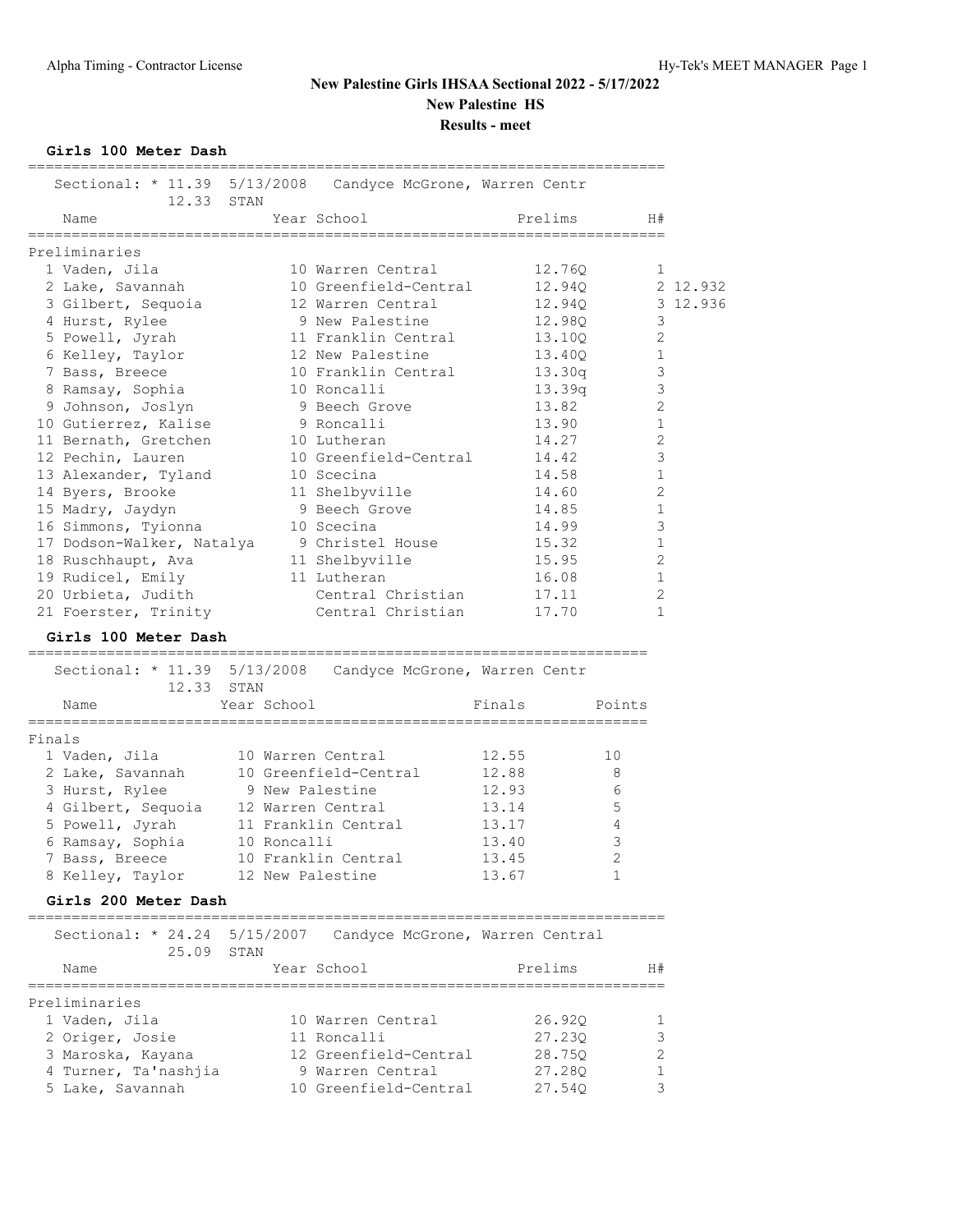| Girls 200 Meter Dash                   |                     |                    |                |
|----------------------------------------|---------------------|--------------------|----------------|
| 6 Miske, Nell                          | 11 Lutheran         | 29.190             | $\overline{2}$ |
| 7 Wratten, Eme                         | 10 Franklin Central | 28.22 <sub>q</sub> | $\mathcal{E}$  |
| 8 Powell, Jyrah                        | 11 Franklin Central | 28.65q             | $\mathbf{1}$   |
| 9 Reed, Corra                          | 12 Beech Grove      | 29.94              | $\mathbf{1}$   |
| 10 Champigneulle, Eva                  | 11 Morristown       | 30.15              | $\mathbf{1}$   |
| 11 Alexander, Tyland                   | 10 Scecina          | 30.43              | 3              |
| 12 Byers, Brooke                       | 11 Shelbyville      | 30.56              | $\overline{2}$ |
| 13 Hardiman, Leah                      | 11 Lutheran         | 31.19              | 3              |
| 14 Futrell, Tamara                     | 9 Christel House    | 32.72              | $\overline{2}$ |
| 15 Urbieta, Judith                     | Central Christian   | 35.01              | $\mathbf{1}$   |
| 16 Ruschhaupt, Ava                     | 11 Shelbyville      | 35.30              | $\overline{2}$ |
| 17 Salazar-Velazquez, Valer 10 Scecina |                     | 35.33              | 1              |

### **Girls 200 Meter Dash**

| Sectional: * 24.24 5/15/2007<br>25.09 STAN |                       | Candyce McGrone, Warren Central |                |
|--------------------------------------------|-----------------------|---------------------------------|----------------|
| Name                                       | Year School           | Finals                          | Points         |
|                                            |                       |                                 |                |
| Finals                                     |                       |                                 |                |
| 1 Vaden, Jila                              | 10 Warren Central     | 25.77                           | 1 <sub>0</sub> |
| 2 Maroska, Kayana                          | 12 Greenfield-Central | 26.24                           | 8              |
| 3 Origer, Josie                            | 11 Roncalli           | 26.47                           | 6              |
| 4 Turner, Ta'nashjia                       | 9 Warren Central      | 27.44                           | 5              |
| 5 Lake, Savannah                           | 10 Greenfield-Central | 27.81                           | 4              |
| 6 Powell, Jyrah                            | 11 Franklin Central   | 28.27                           | 3              |
| 7 Wratten, Eme                             | 10 Franklin Central   | 28.76                           | 2              |
| 8 Miske, Nell                              | 11 Lutheran           | 29.11                           |                |

### **Girls 400 Meter Dash**

| Sectional: * 55.59 5/2018 Mikeisha Covington, Warren Central |    |                             |         |        |                |                |
|--------------------------------------------------------------|----|-----------------------------|---------|--------|----------------|----------------|
| 57.92 STAN<br>Name                                           |    | Year School                 |         | Finals |                | H# Points      |
| 1 Maroska, Kayana                                            |    | 12 Greenfield-Central 59.42 |         |        | 3              | 10             |
| 2 Hurst, Rylee 9 New Palestine 1:00.12                       |    |                             |         |        | $\mathbf{3}$   | 8              |
| 3 Bass, Breece 10 Franklin Central 1:00.62                   |    |                             |         |        | $\mathcal{S}$  | 6              |
| 4 Greiner, Abigayle                                          | 10 | Warren Central 1:01.74      |         |        | $\mathcal{S}$  | 5              |
| 5 Simon, Sophie                                              |    | 12 Beech Grove 1:03.22      |         |        | $\mathcal{S}$  | $\overline{4}$ |
| 6 Merchant, Jaci                                             |    | 12 Warren Central 1:03.60   |         |        | $\mathcal{E}$  | 3              |
| 7 Maurice, Elaina 9 Triton Central 1:04.36                   |    |                             |         |        | $\overline{2}$ | $\overline{2}$ |
| 8 Lutes, Maggie 11 Morristown 1:05.37                        |    |                             |         |        | $\mathcal{E}$  | $\mathbf{1}$   |
| 9 May, Theresa 5 9 Roncalli 1:05.92                          |    |                             |         |        | 3              |                |
| 10 Stone, Morgan 12 New Palestine 1:06.69                    |    |                             |         |        | $\overline{2}$ |                |
| 11 McKinney, Peyton 9 Franklin Central 1:08.16               |    |                             |         |        | $\overline{2}$ |                |
| 12 Mattingly, Ava                                            |    | Central Christian 1:09.15   |         |        | $\mathbf{1}$   |                |
| 13 Kirschbaum, Kinsle                                        |    | 10 Shelbyville              | 1:09.42 |        | $\overline{2}$ |                |
| 14 Mattingly, Elizabe                                        |    | 11 Scecina                  | 1:11.06 |        | $\mathbf{1}$   |                |
| 15 Reed, Corra                                               |    | 12 Beech Grove              | 1:11.82 |        | $\overline{2}$ |                |
| 16 Rosales, Livanet                                          |    | 11 Shelbyville              | 1:11.93 |        | $\mathbf{1}$   |                |
| 17 Barrett, Dymon                                            |    | 10 Scecina                  | 1:14.81 |        | $\mathbf{1}$   |                |
| 18 Bowling, Quinn 9 Lutheran                                 |    |                             | 1:18.92 |        |                |                |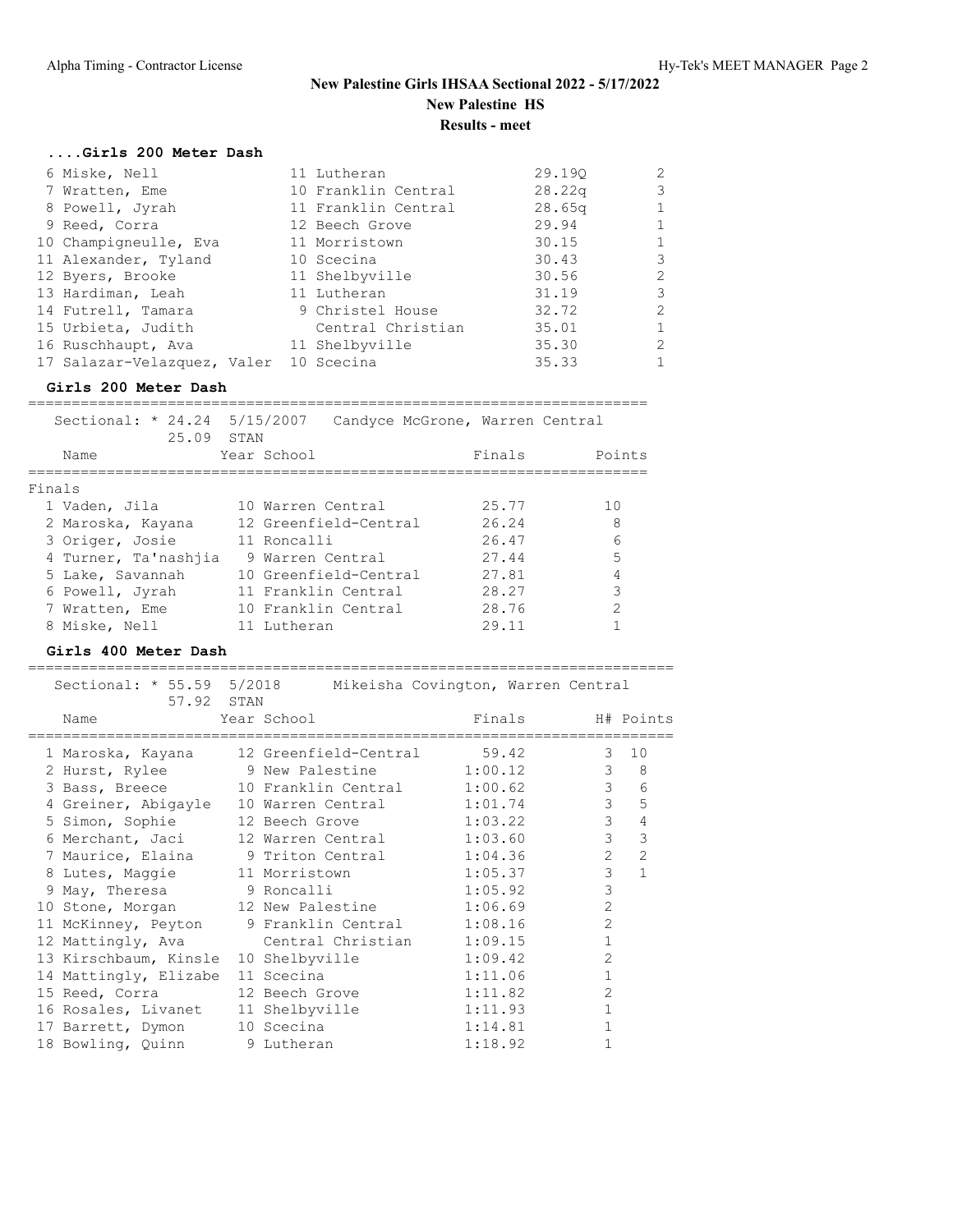| Girls 800 Meter Run                                                                                                                            |                                                 |                  |                |                  |
|------------------------------------------------------------------------------------------------------------------------------------------------|-------------------------------------------------|------------------|----------------|------------------|
| Sectional: * 2:16.09 5/17/2016 Brooke Talhelm, Franklin Cen<br>Sectional: * 2:17.59 5/15/2012 Meredith Jackson, Franklin Cen<br>$2:15.40$ STAN |                                                 |                  |                |                  |
| Name                                                                                                                                           | Year School                                     | Finals H# Points |                |                  |
| 1 Adams, Abigail 12 Franklin Central                                                                                                           |                                                 | $2:23.39$ 2 10   |                |                  |
| 2 Lara, Valeria 10 Roncalli<br>$1:10.153$ $(1:10.153)$ $2:26.341$ $(1:16.188)$                                                                 | $1:09.675$ $(1:09.675)$ $2:23.388$ $(1:13.714)$ | $2:26.35$ 2 8    |                |                  |
| 3 Garnette, Savah 12 Warren Central<br>$1:10.703$ $(1:10.703)$ $2:26.466$ $(1:15.763)$                                                         |                                                 | 2:26.47          |                | $2^{\circ}$<br>6 |
| 4 Turk, Lauren 12 Roncalli<br>$1:09.465$ $(1:09.465)$ $2:26.560$ $(1:17.096)$                                                                  |                                                 | 2:26.56          | 2              | 5                |
| 5 Baynes, Alexis 11 New Palestine<br>$1:10.422$ $(1:10.422)$ $2:29.487$ $(1:19.065)$                                                           |                                                 | 2:29.49          | 2              | $\overline{4}$   |
| 6 Nouel Morales, Mad 9 Warren Central<br>$1:12.640$ $(1:12.640)$ $2:29.593$ $(1:16.954)$                                                       |                                                 | 2:29.60          | 2              | 3                |
| 7 Sanford, Ashlyn 9 New Palestine<br>$1:12.710$ $(1:12.710)$ $2:37.482$ $(1:24.773)$                                                           |                                                 | 2:37.49          | $\overline{2}$ | $\overline{2}$   |
| 8 Schweitzer, Hallie 11 Triton Central<br>$1:18.149$ $(1:18.149)$ $2:40.765$ $(1:22.616)$                                                      |                                                 | 2:40.77          | 2              | $\mathbf{1}$     |
| 9 Valenzano, Gia 12 Greenfield-Central<br>$1:17.821$ $(1:17.821)$ $2:42.586$ $(1:24.765)$                                                      |                                                 | 2:42.59          | 2              |                  |
| 10 Rodriguez-Trujillo 11 Greenfield-Central<br>$1:17.701$ $(1:17.701)$ $2:44.438$ $(1:26.737)$                                                 |                                                 | 2:44.44          | 2              |                  |
| 11 Farmer, Cami 12 Franklin Central<br>$1:21.465$ $(1:21.465)$ $2:53.910$ $(1:32.446)$                                                         |                                                 | 2:53.91          | $\mathbf{2}$   |                  |
| 12 Barocio, Alexia 9 Shelbyville<br>$1:28.760$ $(1:28.760)$ $2:55.714$ $(1:26.954)$                                                            |                                                 | 2:55.72          | $\mathbf{1}$   |                  |
| 13 Maurice, Elaina 9 Triton Central<br>$1:25.765$ $(1:25.765)$ $2:58.276$ $(1:32.512)$                                                         |                                                 | 2:58.28          | $\mathbf{1}$   |                  |
| 14 Barrett, Daisy 11 Shelbyville<br>$1:25.898$ $(1:25.898)$ $3:09.173$ $(1:43.275)$                                                            |                                                 | 3:09.18          | $\mathbf{1}$   |                  |
| 15 Mierow, Hannah 9 Lutheran<br>$1:37.921$ $(1:37.921)$ $3:15.593$ $(1:37.672)$                                                                |                                                 | 3:15.60          | $\mathbf{1}$   |                  |
| 16 Tingley, Teagan 9 Lutheran<br>$1:38.369$ $(1:38.369)$ $3:15.811$ $(1:37.443)$                                                               |                                                 | 3:15.82          | $\mathbf{1}$   |                  |
| 17 Bell, Aliza 9 Scecina<br>$2:40.623$ $(2:40.623)$ $5:45.727$ $(3:05.105)$                                                                    |                                                 | 5:45.73          | $\mathbf{1}$   |                  |

### **Girls 1600 Meter Run**

| Sectional: * 5:09.90 5/1991<br>$5:02.36$ STAN                                                   |                  | Emily Husted, New Palestine |                                                 |  |
|-------------------------------------------------------------------------------------------------|------------------|-----------------------------|-------------------------------------------------|--|
| Name                                                                                            | Year School      | Finals                      | Points                                          |  |
| 1 Adams, Abigail 12 Franklin Central                                                            |                  | 5:21.99                     | 10                                              |  |
| $1:14.487$ $(1:14.487)$ $2:36.124$ $(1:21.637)$ $4:02.987$ $(1:26.864)$ $5:21.986$ $(1:18.999)$ |                  |                             |                                                 |  |
| 2 Whitaker, Tylar 9 New Palestine                                                               |                  | 5:30.71                     | 8                                               |  |
| $1:14.597$ $(1:14.597)$ $2:36.334$ $(1:21.737)$ $4:03.567$ $(1:27.234)$ $5:30.708$ $(1:27.142)$ |                  |                             |                                                 |  |
| 3 Study, Courtney                                                                               | 10 New Palestine | 5:48.80                     | 6                                               |  |
| $1:19.792$ $(1:19.792)$ $2:47.873$ $(1:28.082)$                                                 |                  |                             | $4:20.058$ $(1:32.186)$ $5:48.794$ $(1:28.736)$ |  |
| 4 Webster, Hannah 10 Beech Grove                                                                |                  | 5:54.61                     | 5                                               |  |
| $1:24.286$ (1:24.286) 2:56.809 (1:32.524) 4:29.210 (1:32.402) 5:54.606 (1:25.396)               |                  |                             |                                                 |  |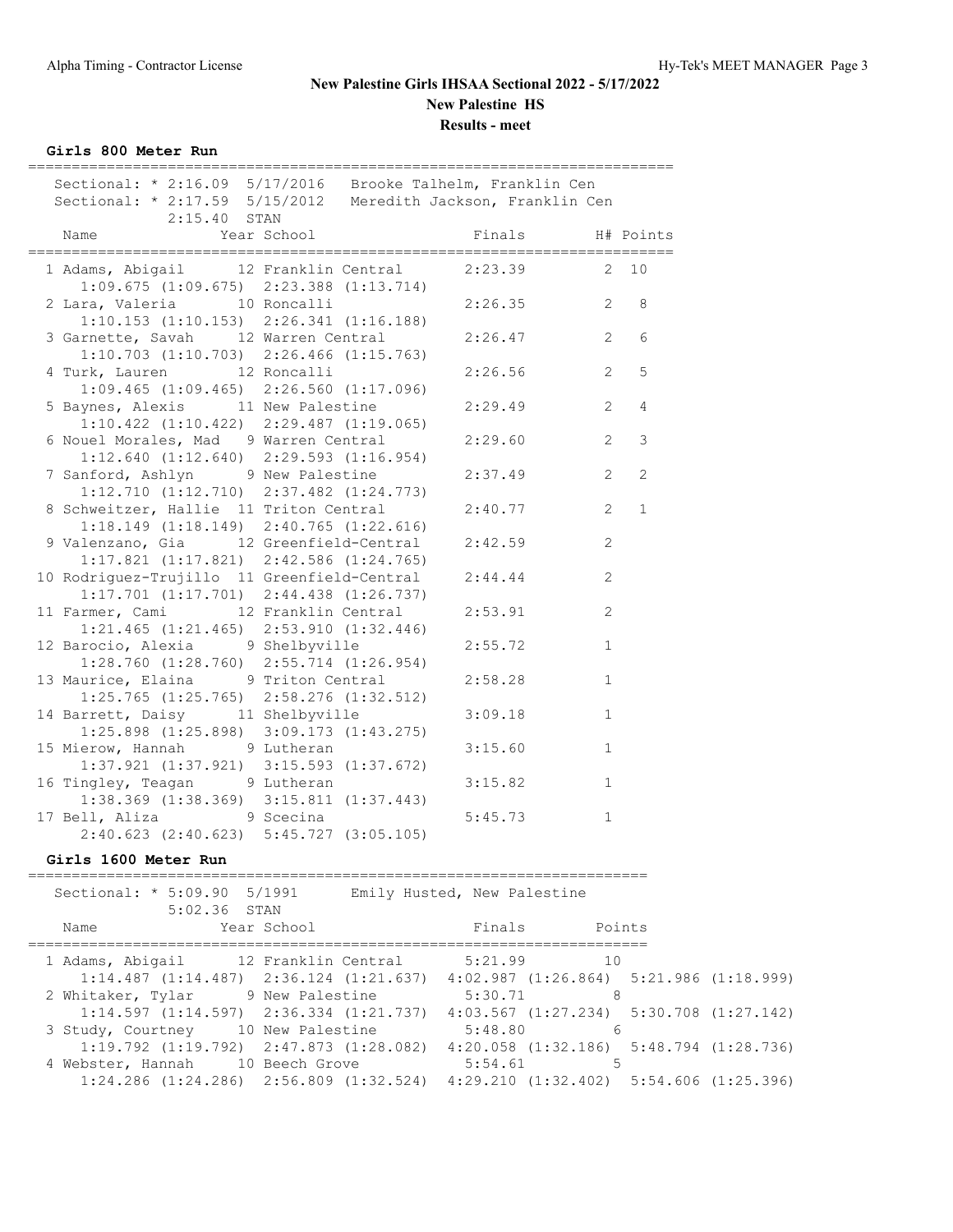**Results - meet**

### **....Girls 1600 Meter Run**

| 5 Kleine, Raegan 11 Morristown 5:56.80 4                          |                                                                                                 |  |
|-------------------------------------------------------------------|-------------------------------------------------------------------------------------------------|--|
|                                                                   | 1:20.699 (1:20.699) 2:54.109 (1:33.410) 4:28.992 (1:34.883) 5:56.795 (1:27.804)                 |  |
| 6 Farmer, Cami 12 Franklin Central 6:04.08 3                      |                                                                                                 |  |
|                                                                   | 1:20.133 (1:20.133) 2:51.560 (1:31.428) 4:28.765 (1:37.205) 6:04.078 (1:35.314)                 |  |
| 7 McGraw, Sara $11$ Roncalli $6:09.04$ 2                          |                                                                                                 |  |
|                                                                   | 1:20.226 (1:20.226) 3:05.710 (1:45.485) 4:36.145 (1:30.435) 6:09.040 (1:32.896)                 |  |
| 8 Doolin, April 11 Christel House 6:17.37 1                       |                                                                                                 |  |
|                                                                   | 1:14.308 (1:14.308) 2:36.709 (1:22.402) 4:05.720 (1:29.012) 6:17.364 (2:11.644)                 |  |
| 9 Shirley, Amelia 10 Roncalli 6:18.94                             |                                                                                                 |  |
|                                                                   | $1:27.494$ $(1:27.494)$ $3:01.410$ $(1:33.917)$ $4:39.745$ $(1:38.335)$ $6:18.939$ $(1:39.195)$ |  |
| 10 Garringer, Miriam 10 Shelbyville 6:23.25                       |                                                                                                 |  |
|                                                                   | $1:32.632$ $(1:32.632)$ $3:09.299$ $(1:36.668)$ $4:49.627$ $(1:40.328)$ $6:23.244$ $(1:33.617)$ |  |
| 11 Capen, Emaline 10 Greenfield-Central 6:25.37                   |                                                                                                 |  |
|                                                                   | 1:29.735 (1:29.735) 3:09.714 (1:39.979) 4:51.406 (1:41.693) 6:25.370 (1:33.965)                 |  |
| 12 Brattain, Kaila 11 Shelbyville 6:26.98                         |                                                                                                 |  |
|                                                                   | 1:33.133 (1:33.133) 3:10.684 (1:37.552) 4:49.534 (1:38.850) 6:26.974 (1:37.440)                 |  |
| 13 Gonzalez, Vianney 12 Warren Central 6:36.07                    |                                                                                                 |  |
|                                                                   | 1:30.357 (1:30.357) 3:08.374 (1:38.017) 4:54.435 (1:46.062) 6:36.062 (1:41.627)                 |  |
| 14 Goolsby, Isabella 12 Warren Central 6:43.17                    |                                                                                                 |  |
|                                                                   | 1:24.375 (1:24.375) 3:07.473 (1:43.098) 4:53.977 (1:46.505) 6:43.168 (1:49.192)                 |  |
| 15 Potthast, Charley 10 Scecina 7:06.73                           |                                                                                                 |  |
|                                                                   | 1:40.868 (1:40.868) 3:28.782 (1:47.914) 5:19.159 (1:50.378) 7:06.730 (1:47.572)                 |  |
| 16 Mierow, Hannah 9 Lutheran 16 Mierow, 7:11.71                   |                                                                                                 |  |
|                                                                   | 1:39.587 (1:39.587) 3:29.558 (1:49.972) 5:22.150 (1:52.593) 7:11.704 (1:49.554)                 |  |
| 17 Carey, Cecilia 10 Scecina 17 Carey, Cecilia                    |                                                                                                 |  |
|                                                                   | 1:49.164 (1:49.164) 3:52.563 (2:03.399) 6:00.909 (2:08.347) 7:53.632 (1:52.723)                 |  |
| 18 Foerster, Trinity Central Christian 8:22.79                    |                                                                                                 |  |
|                                                                   | 1:49.377 (1:49.377) 3:52.676 (2:03.299) 6:10.309 (2:17.634) 8:22.789 (2:12.480)                 |  |
| -- Bernath, Sarah 12 Lutheran                                     | <b>DNF</b>                                                                                      |  |
| $1:18.185$ (1:18.185) $2:42.982$ (1:24.797) $4:13.520$ (1:30.539) |                                                                                                 |  |

### **Girls 3200 Meter Run**

======================================================================= Sectional: \* 11:04.41 5/18/2010 Danielle Sullivan, Franklin Cen 10:53.59 STAN Name Year School **Finals** Points ======================================================================= 1 Miller, Savana 19 Franklin Central 11:45.93 10 1:20.363 (1:20.363) 2:48.582 (1:28.219) 4:18.998 (1:30.416) 5:49.481 (1:30.484) 7:20.189 (1:30.708) 8:52.414 (1:32.226) 10:23.929 (1:31.515) 11:45.925 (1:21.997) 2 Miller, Dakota 9 Franklin Central 11:47.96 8 1:20.632 (1:20.632) 2:48.882 (1:28.250) 4:19.322 (1:30.440) 5:49.763 (1:30.442) 7:20.489 (1:30.726) 8:52.681 (1:32.193) 10:24.126 (1:31.446) 11:47.953 (1:23.827) 3 Coburn, Makayla 12 Warren Central 12:40.81 6 1:23.328 (1:23.328) 2:57.739 (1:34.412) 4:34.013 (1:36.275) 6:10.570 (1:36.557) 7:51.593 (1:41.024) 9:28.951 (1:37.358) 11:07.908 (1:38.957) 12:40.806 (1:32.899) 4 Howard, Stefanie 12 Shelbyville 12:51.28 5 1:27.293 (1:27.293) 3:00.226 (1:32.934) 4:34.656 (1:34.430) 6:11.873 (1:37.217) 7:52.383 (1:40.510) 9:29.760 (1:37.377) 11:11.035 (1:41.276) 12:51.279 (1:40.244) 5 Wilkerson, Brianna 12 Warren Central 12:58.55 4 1:25.798 (1:25.798) 3:00.590 (1:34.793) 4:36.564 (1:35.975) 6:17.718 (1:41.154) 8:00.050 (1:42.333) 9:43.950 (1:43.900) 11:26.248 (1:42.298) 12:58.542 (1:32.295) 6 Gonzalez, Megan 11 Roncalli 12:58.60 3 1:28.715 (1:28.715) 3:04.202 (1:35.487) 4:40.985 (1:36.784) 6:20.380 (1:39.395) 8:03.395 (1:43.016) 9:44.881 (1:41.486) 11:26.586 (1:41.706) 12:58.592 (1:32.006)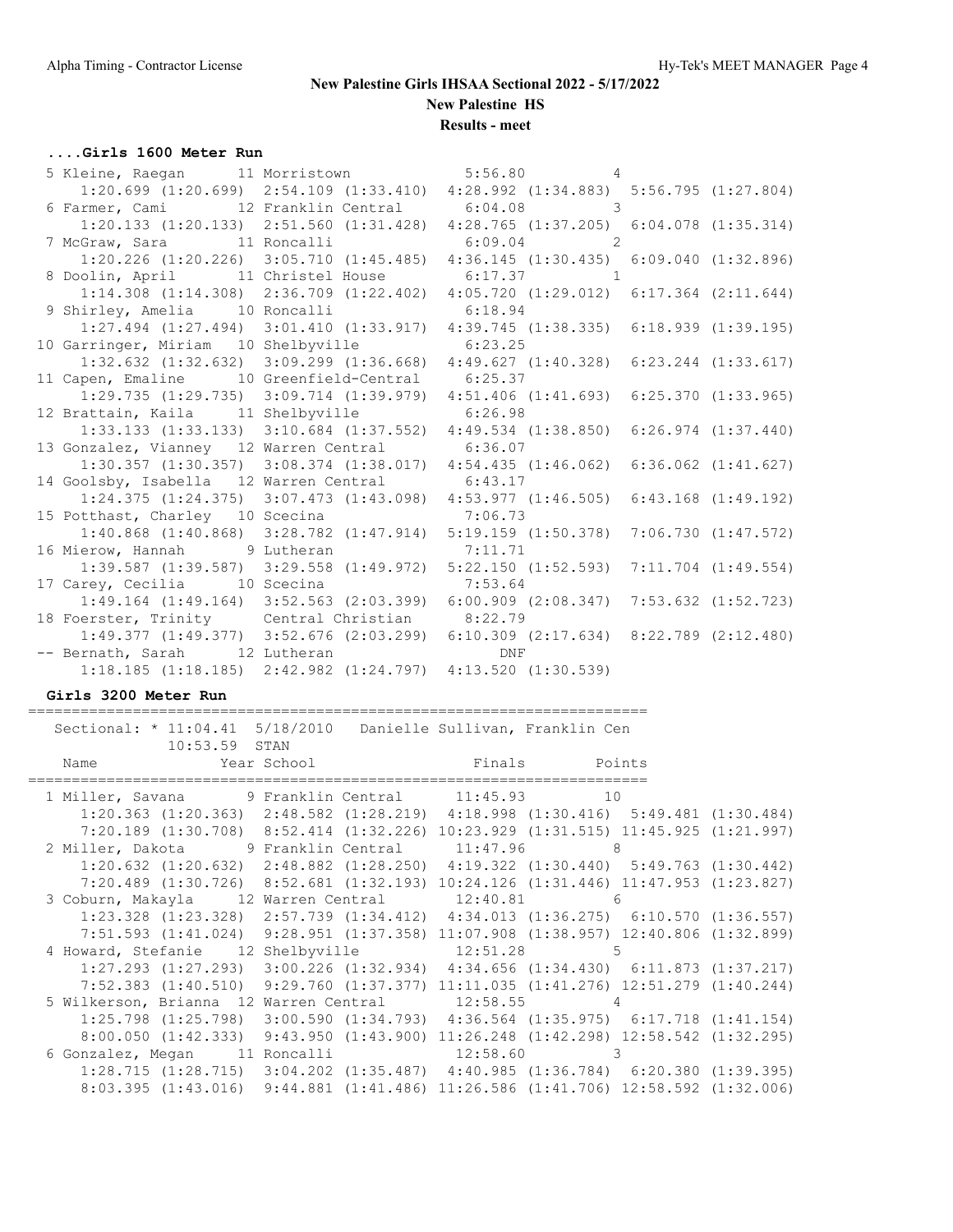### **....Girls 3200 Meter Run**

|  | 7 Copeland, Lexie 9 Greenfield-Central 13:26.47 2                                                  |  |              |  |
|--|----------------------------------------------------------------------------------------------------|--|--------------|--|
|  | $1:30.654$ $(1:30.654)$ $3:08.651$ $(1:37.997)$ $4:50.406$ $(1:41.756)$ $6:34.801$ $(1:44.395)$    |  |              |  |
|  | 8:22.854 (1:48.054) 10:06.781 (1:43.927) 11:17.963 (1:11.183) 13:26.461 (2:08.498)                 |  |              |  |
|  | 8 Flick, Rachel 9 Roncalli                                                                         |  | $13:29.72$ 1 |  |
|  | $1:27.055$ $(1:27.055)$ $3:03.366$ $(1:36.312)$ $4:43.412$ $(1:40.046)$ $6:27.294$ $(1:43.883)$    |  |              |  |
|  | $8:14.135$ $(1:46.842)$ $10:06.576$ $(1:52.442)$ $11:52.740$ $(1:46.164)$ $13:29.719$ $(1:36.979)$ |  |              |  |
|  | 9 Schwarb, Estelle 11 New Palestine 13:33.33                                                       |  |              |  |
|  | $1:30.190$ $(1:30.190)$ $3:09.146$ $(1:38.957)$ $4:50.928$ $(1:41.782)$ $6:35.738$ $(1:44.810)$    |  |              |  |
|  | 8:23.706 (1:47.969) 10:11.996 (1:48.290) 11:59.345 (1:47.349) 13:33.326 (1:33.982)                 |  |              |  |
|  | 10 Adam, Emily 12 New Palestine 13:47.22                                                           |  |              |  |
|  | 1:32.048 (1:32.048) 3:10.762 (1:38.715) 4:51.034 (1:40.273) 6:35.088 (1:44.054)                    |  |              |  |
|  | 8:23.083 (1:47.996) 10:08.868 (1:45.785) 11:59.134 (1:50.267) 13:47.220 (1:48.086)                 |  |              |  |
|  | 11 Wright, Hannah 10 Shelbyville 14:25.95                                                          |  |              |  |
|  | $1:34.871$ $(1:34.871)$ $3:14.086$ $(1:39.216)$ $4:58.182$ $(1:44.096)$ $6:47.529$ $(1:49.347)$    |  |              |  |
|  | 8:40.553 (1:53.025) 10:37.026 (1:56.474) 12:35.425 (1:58.399) 14:25.941 (1:50.516)                 |  |              |  |
|  | 12 McLaughlin, Grace 9 Morristown 14:46.75                                                         |  |              |  |
|  | $1:35.552$ $(1:35.552)$ $3:23.052$ $(1:47.500)$ $5:16.643$ $(1:53.592)$ $7:10.540$ $(1:53.897)$    |  |              |  |
|  | $9:06.699$ $(1:56.159)$ $11:05.804$ $(1:59.106)$ $13:03.554$ $(1:57.750)$ $14:46.748$ $(1:43.194)$ |  |              |  |
|  | 13 Bogle, Emma 10 Greenfield-Central 15:16.45                                                      |  |              |  |
|  | $1:37.810$ $(1:37.810)$ $3:26.900$ $(1:49.090)$ $5:18.813$ $(1:51.914)$ $7:13.400$ $(1:54.587)$    |  |              |  |
|  | $9:14.480$ (2:01.080) 11:17.964 (2:03.485) 13:20.085 (2:02.122) 15:16.443 (1:56.358)               |  |              |  |

**Girls 100 Meter Hurdles**

 Sectional: \* 14.49 5/18/2004 Briana Cunningham, WARR 15.08 STAN Name Year School Prelims H# ========================================================================= Preliminaries 1 Porter, Mary 12 Warren Central 15.50Q 1 2 Rollins, Anya 11 Warren Central 15.82Q 2 3 Maroska, Kayana 12 Greenfield-Central 15.83Q 2 4 Schultz, Kilikina 12 Shelbyville 16.01Q 1 5 Scott, Megan 11 Greenfield-Central 18.20q 2 6 Witcher, Alicia 10 Franklin Central 18.25q 2 7 Doran, Alaina 10 New Palestine 18.28q 2 8 Sanders, Nevaeh 19 Morristown 18.52q 1 9 Spegal, Kate 12 Triton Central 18.79 1 10 Smathers, Madelynn 12 New Palestine 19.13 1 11 Keedy, Abigail 11 Franklin Central 19.33 1 12 Eskew, Faye 11 Scecina 21.03 1 13 Futrell, Tamara  $\begin{array}{ccc} 9 \text{ Christel House} & 21.22 \end{array}$  2 14 Kreider, Angelique 10 Shelbyville 21.91 2 15 Stoddard, Lilly 12 Morristown 23.87 1

=========================================================================

### **Girls 100 Meter Hurdles**

| Sectional: * 14.49 5/18/2004<br>15.08 | Briana Cunningham, WARR<br>STAN            |                |         |
|---------------------------------------|--------------------------------------------|----------------|---------|
| Name                                  | Year School                                | Finals         | Points  |
| Finals                                |                                            |                |         |
| 1 Porter, Mary<br>2 Maroska, Kayana   | 12 Warren Central<br>12 Greenfield-Central | 15.32<br>15.73 | 10<br>8 |
| 3 Schultz, Kilikina                   | 12 Shelbyville                             | 16.33          | 6       |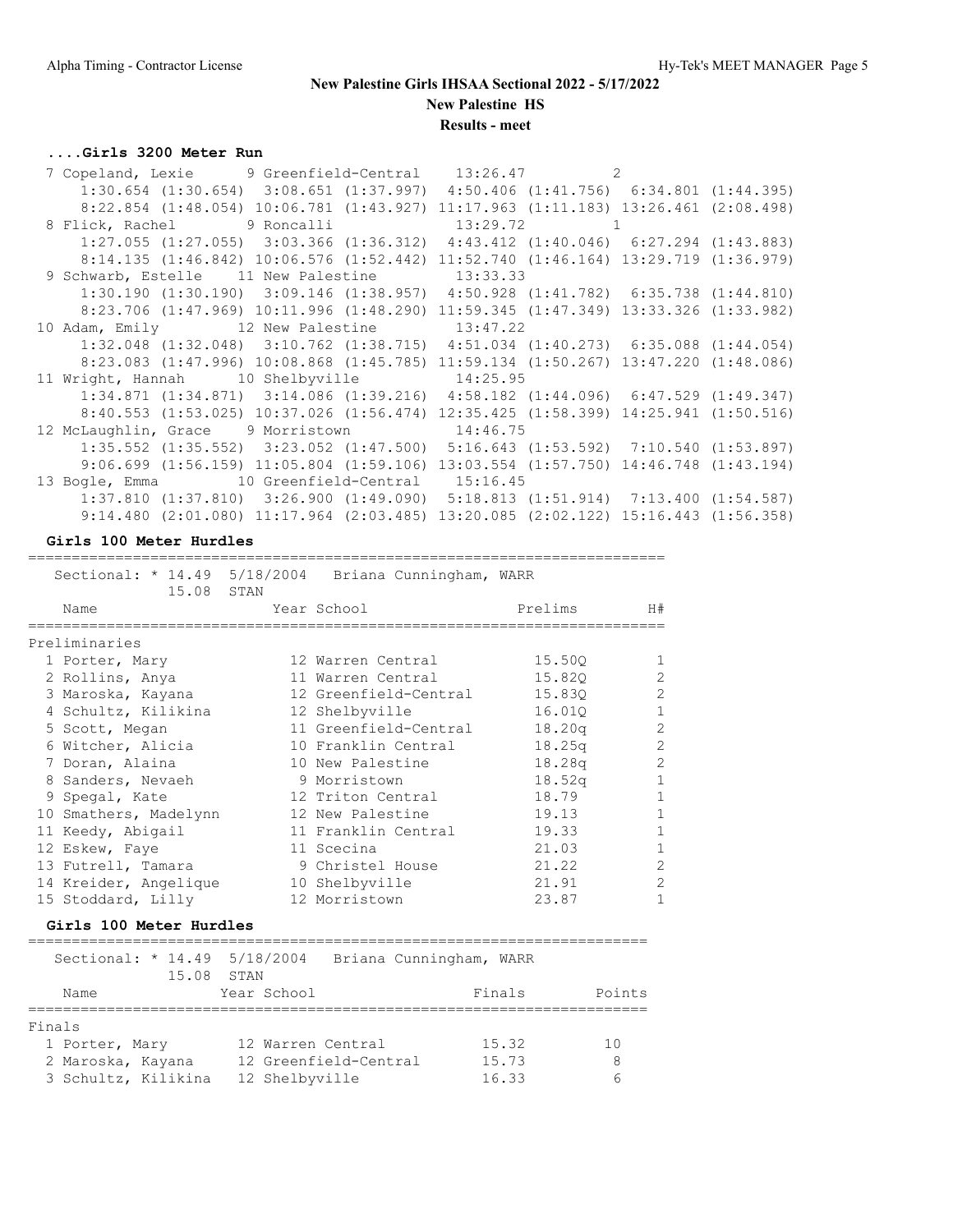### **....Girls 100 Meter Hurdles**

| 4 Witcher, Alicia | 10 Franklin Central   | 18.14 | $\mathcal{L}$ |
|-------------------|-----------------------|-------|---------------|
| 5 Doran, Alaina   | 10 New Palestine      | 18.31 | 4             |
| 6 Sanders, Nevaeh | 9 Morristown          | 18.42 | $\mathcal{S}$ |
| 7 Scott, Megan    | 11 Greenfield-Central | 19.50 | 2.            |
| -- Rollins, Anya  | 11 Warren Central     | FS    |               |

Sectional: \* 44.34 5/18/2004 Briana Cunningham, WARR

### **Girls 300 Meter Hurdles**

==========================================================================

| 45.44 STAN                               |                                         |             |                |               |        |
|------------------------------------------|-----------------------------------------|-------------|----------------|---------------|--------|
| Name                                     | Year School                             | Finals      |                | H# Points     |        |
| 1 Porter, Mary                           | 12 Warren Central 46.83                 | $3\quad 10$ |                |               |        |
| 2 Schultz, Kilikina                      | 12 Shelbyville                          | 47.57       | $\mathbf{3}$   | - 8           |        |
| 3 Crouch, Reagan                         | 11 Greenfield-Central                   | 49.31       | $\mathcal{E}$  | 6             |        |
| 4 Jackson, Kaylana 9 Warren Central      |                                         | 49.84       | $\mathcal{S}$  | 5             |        |
| 5 Bernath, Gretchen                      | 10 Lutheran                             | 50.69       | $\mathcal{S}$  | 4             |        |
| 6 Witcher, Alicia                        | 10 Franklin Central                     | 52.15       | $\mathcal{S}$  | 3             | 52.143 |
|                                          | 7 Buckley, Addison 9 Greenfield-Central | 52.15       | $2^{\circ}$    | $\mathcal{L}$ | 52.149 |
|                                          | 8 Doran, Alaina 10 New Palestine        | 54.06       | $\overline{2}$ |               |        |
| 9 Sipe, Grace 11 Roncalli                |                                         | 54.76       | $\overline{2}$ |               |        |
| 10 Sanders, Nevaeh 9 Morristown          |                                         | 55.28       |                |               |        |
| 11 Warrner, Robyn 12 Beech Grove         |                                         | 55.38       | 3              |               |        |
|                                          | 12 Futrell, Tamara 9 Christel House     | 56.15       | $\overline{2}$ |               |        |
| 13 Williams, Elizabet 9 Franklin Central |                                         | 56.65       | $\overline{2}$ |               |        |
| 14 Kreider, Angelique                    | 10 Shelbyville                          | 57.33       |                |               |        |
| 15 Spegal, Kate                          | 12 Triton Central                       | 57.46       | $\overline{2}$ |               |        |
| 16 Smathers, Madelynn                    | 12 New Palestine                        | 58.07       | $\overline{2}$ |               |        |
| 17 Eskew, Faye                           | 11 Scecina                              | 58.62       | $\overline{2}$ |               |        |

#### **Girls 4x100 Meter Relay**

==========================================================================

 Sectional: \* 47.79 5/20/2014 Warren Central, Warren Centr A Baker, B Byrdsong, A Finley, A Harris 48.62 STAN School **Finals** H# Points ========================================================================== 1 Warren Central 49.15 2 10 1) Vaden, Jila 10 2) Turner, Ta'nashjia 9 3) Gilbert, Sequoia 12 4) McCray, Ameiyah 11 5) Porter, Mary 12 6) Darden, Fern 10

7) Moore, Amiyah 12 8) Rollins, Anya 11 2 Roncalli 50.86 2 8 1) Origer, Josie 11 2) Smith, Katherine 10 3) Ramsay, Sophia 10 4) Young, Carlie 12 5) Gutierrez, Kalise 9 (6) Hill, Alivia 12 3 Franklin Central 51.28 2 6 1) Jones, Zoe 10 2) Powell, Jyrah 11 3) Curtis, Chloe 9 4) Wratten, Eme 10 5) Williams, Elizabeth 9 (6) Lee, Adyson 10 7) Seddon, Olivia 10 8) Witcher, Alicia 10 4 New Palestine 2 2 5 1) Kelley, Taylor 12 2) Hobbs, Maya 12 3) Mann, Emma 12 (a) 4) Doran, Alaina 10 5) Bauer, Anne 10 6) Smathers, Madelynn 12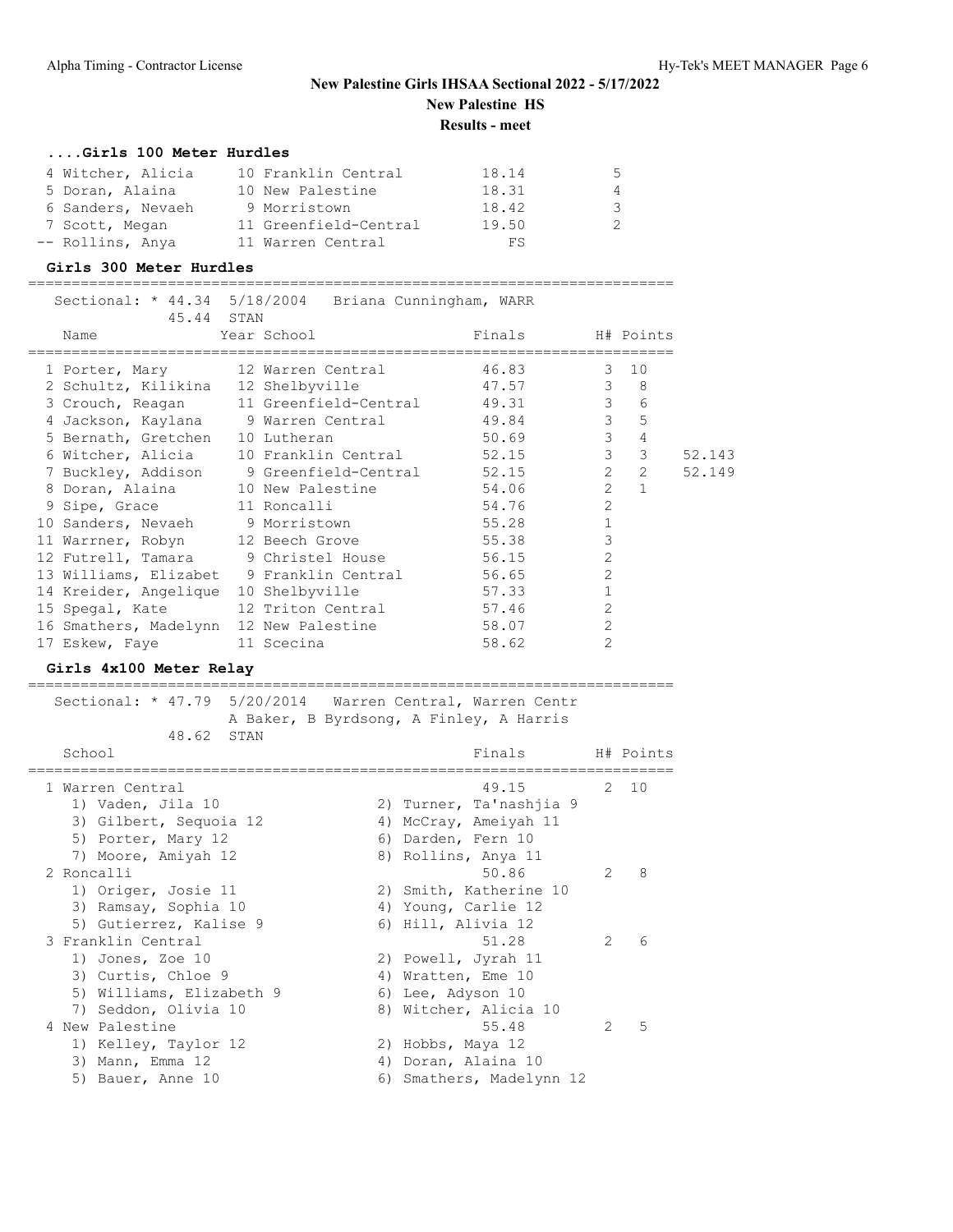## **....Girls 4x100 Meter Relay**

| 7) Wagner, Ezra 10                   | 8) Rieman, Kayla 9                      |
|--------------------------------------|-----------------------------------------|
| 5 Indianapolis Scecina Memorial      | 56.34<br>$\mathbf{1}$<br>4              |
| 1) Simmons, Tyionna 10               | 2) Eskew, Faye 11                       |
| 3) Alexander, Tyland 10              | 4) Mattingly, Elizabeth 11              |
| 6 Beech Grove                        | 56.59<br>3<br>2                         |
| 1) Johnson, Joslyn 9                 | 2) Madry, Jaydyn 9                      |
| 3) Johnson, Debra 10                 | 4) Reed, Corra 12                       |
| 7 Indianapolis Lutheran              | 56.90<br>$\mathcal{L}$<br>$\mathcal{L}$ |
| 1) Bernath, Gretchen 10              | 2) Rudicel, Emily 11                    |
| 3) Hardiman, Leah 11                 | 4) Miske, Nell 11                       |
| 5) Tingley, Teagan 9                 | 6) Bowling, Quinn 9                     |
| 8 Morristown                         | 57.29<br>$\mathcal{L}$<br>1             |
| 1) Sanders, Nevaeh 9                 | 2) Champigneulle, Eva 11                |
| 3) Wiggins, Emma 12                  | 4) Laster, Gracie 12                    |
| 5) Goedde, Oakleigh 11               | 6) Stoddard, Lilly 12                   |
| 9 Shelbyville                        | 57.83<br>1                              |
| 1) Worland, Alexis 9                 | 2) Brenner, Abby 11                     |
| 3) Byers, Brooke 11                  | 4) Ruschhaupt, Ava 11                   |
| 5) Rosales, Livanet 11               | 6) Kirschbaum, Kinsley 10               |
| 7) Schultz, Kilikina 12              | 8)                                      |
| 10 Greenfield-Central                | 1:00.91<br>$\overline{2}$               |
| 1) Boosamund, Natthara 10            | 2) McCord, Lindsey 12                   |
| 3) Baker, Rachel 9                   | 4) Lake, Savannah 10                    |
| 5) Uptegrove, Lauren 11              | 6) Pechin, Lauren 10                    |
| 7) Maroska, Kayana 12                | 8)                                      |
| Girls 4x400 Meter Relay              |                                         |
| ===================<br>============= |                                         |
| Sectional: * 3:56.78 5/14/2019       | Warren Central, Warren Centr            |

| nerrate <sup>+</sup><br>J . J U . 7 U                                                                                      | J/II/ZVIJ WALLEN CENCLAI, WALLEN CENCL<br>K Talley, Z Sullivan, C Williams, D Tichenor<br>Sectional: * 3:57.69 5/15/2012 New Palestine, New Palestin<br>C Zehner, N Fluegel, L Joray, L Kehrt |  |
|----------------------------------------------------------------------------------------------------------------------------|-----------------------------------------------------------------------------------------------------------------------------------------------------------------------------------------------|--|
| 3:58.43 STAN<br>School                                                                                                     | Finals H# Points                                                                                                                                                                              |  |
| 1 Warren Central<br>1) Greiner, Abigayle 10<br>3) Rollins, Anya 11<br>5) Jackson, Kaylana 9<br>7) Nouel Morales, Madelin 9 | 4:10.08<br>2, 10<br>2) Hartman, Jacqueline 10<br>4) Merchant, Jaci 12<br>6) Vaden, Jila 10<br>8) Turner, Ta'nashjia 9                                                                         |  |
| 2 New Palestine<br>1) Baynes, Alexis 11<br>3) Whitaker, Tylar 9<br>5) Bauer, Anne 10<br>7) Stone, Morgan 12                | 4:16.68<br>8<br>$\mathcal{L}$<br>2) Hobbs, Maya 12<br>4) Hurst, Rylee 9<br>6) Sanford, Ashlyn 9<br>8) Study, Courtney 10                                                                      |  |
| 3 Roncalli<br>1) Origer, Josie 11<br>3) Smith, Katherine 10<br>5) Lara, Valeria 10<br>7) Ramsay, Sophia 10                 | 4:18.04<br>2<br>6<br>2) McGraw, Sara 11<br>4) Hill, Alivia 12<br>6) Turk, Lauren 12<br>8) May, Theresa 9                                                                                      |  |
| 4 Franklin Central<br>1) Jones, Zoe 10<br>3) Curtis, Chloe 9<br>5) Witcher, Alicia 10<br>7) McKinney, Peyton 9             | 4:20.96<br>5<br>2<br>2) Adams, Abigail 12<br>4) Bass, Breece 10<br>6) Ball, Luciany 9<br>8) Miller, Savana 9                                                                                  |  |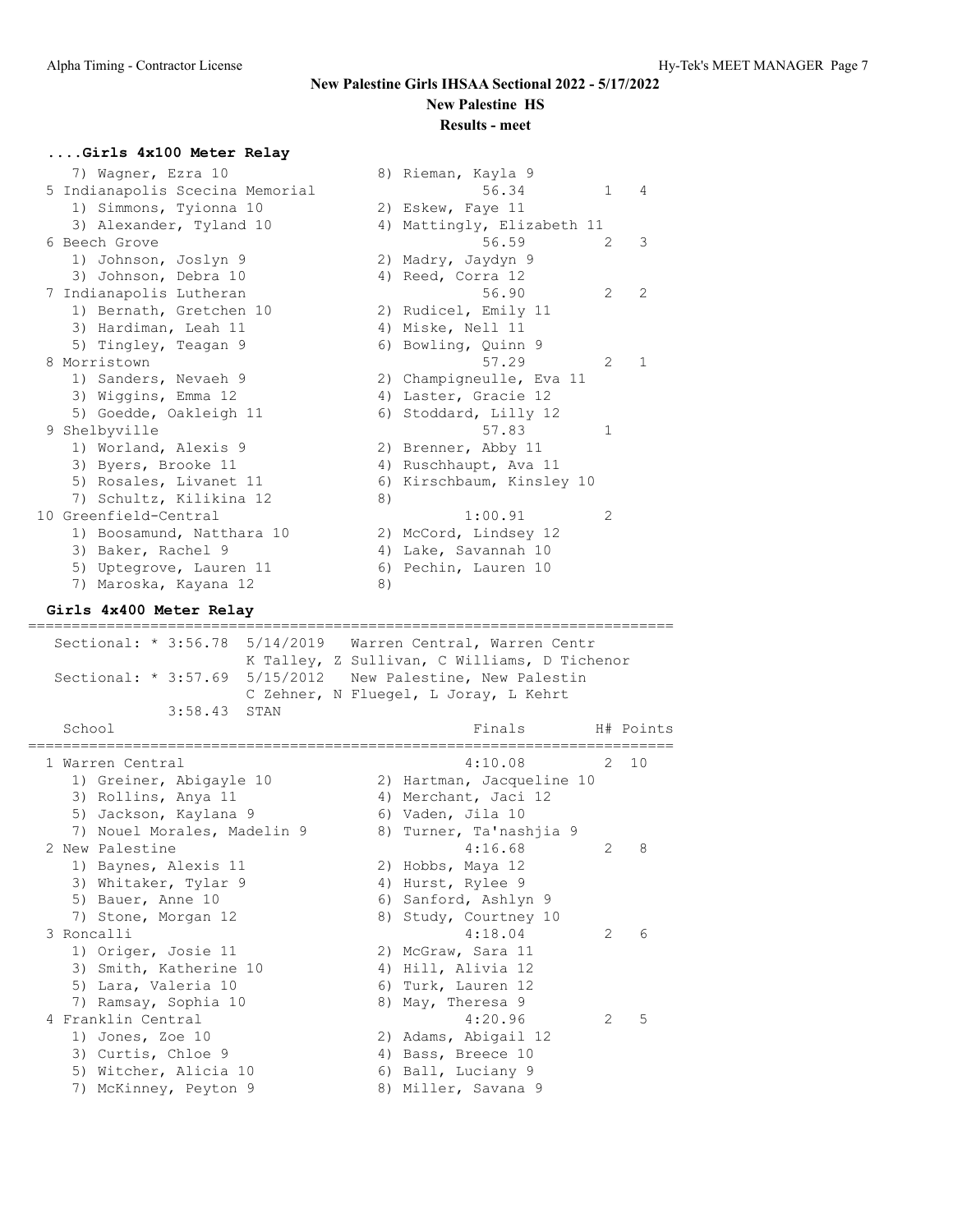# **....Girls 4x400 Meter Relay**

| 5 Greenfield-Central            | $\mathcal{L}$<br>4:24.17<br>4            |
|---------------------------------|------------------------------------------|
| 1) Maroska, Kayana 12           | 2) Lake, Savannah 10                     |
| 3) Pechin, Audrey 12            | 4) Crouch, Reagan 11                     |
| 5) Houston, Jorja 10            | 6) Mies, Madelyn 10                      |
| 7) Valenzano, Gia 12            | 8) Rodriquez-Trujillo, Gladys 11         |
| 6 Beech Grove                   | 4:30.67<br>2<br>3                        |
| 1) Reed, Corra 12               | 2) Johnson, Joslyn 9                     |
| 3) Simon, Sophie 12             | 4) Webster, Hannah 10                    |
| 5) Warrner, Robyn 12            | 6)                                       |
| 7 Shelbyville                   | $\mathcal{L}$<br>4:37.24<br>$\mathbf{1}$ |
| 1) Kirschbaum, Kinsley 10       | 2) Kreider, Angelique 10                 |
| 3) Garringer, Miriam 10         | 4) Schultz, Kilikina 12                  |
| 5) Barocio, Alexia 9            | 6) Brenner, Abby 11                      |
| 7) Ruschhaupt, Ava 11           | 8) Rosales, Livanet 11                   |
| 8 Morristown                    | 4:38.97<br>$\mathbf{1}$<br>$\mathcal{L}$ |
| 1) Lutes, Maggie 11             | 2) Wiggins, Emma 12                      |
| 3) Kleine, Raegan 11            | 4) Laster, Gracie 12                     |
| 5) Sanders, Nevaeh 9            | 6) Champigneulle, Eva 11                 |
| 7) McLaughlin, Grace 9          | 8)                                       |
| 9 Indianapolis Scecina Memorial | 4:55.92<br>1                             |
| 1) Barrett, Dymon 10            | 2) Simmons, Tyionna 10                   |
| 3) Mattingly, Elizabeth 11      | 4) Eskew, Faye 11                        |
| 5) Alexander, Tyland 10         | 6) Salazar-Velazquez, Valeria 10         |

=======================================================================

### **Girls 4x800 Meter Relay**

 Sectional: \* 9:26.76 5/18/2004 Franklin Central, Franklin Central S Chamberlin, K Dewey, L Walsh, K Talhelm 9:27.62 STAN School **Finals** Points Points Points Points Points Points Points Points Points Points Points Points Points Points Points Points Points Points Points Points Points Points Points Points Points Points Points Points Points Poi ======================================================================= 1 Roncalli 9:58.27 10 1) Turk, Lauren 12 2) McGraw, Sara 11 3) Lara, Valeria 10 4) Flick, Ashley 12 5) Sorenson, Mandy 12 6) Flick, Rachel 9 7) Pierce, Isabel 11 and 8) Gonzalez, Megan 11 1:11.125 (1:11.125) 2:28.641 (1:17.516) 3:41.980 (1:13.339) 5:00.184 (1:18.205) 6:11.681 (1:11.497) 7:30.022 (1:18.342) 8:39.925 (1:09.904) 9:58.267 (1:18.342) 2 New Palestine 2 2 New Palestine 2 2 New York 10:06.98 1) Baynes, Alexis 11 2) Adam, Emily 12 3) Sanford, Ashlyn 9 4) Study, Courtney 10 5) Massari, Camille 10 6) Whitaker, Tylar 9 7) Mann, Emma 12 8) Stone, Morgan 12 1:11.437 (1:11.437) 2:32.743 (1:21.307) 3:41.590 (1:08.847) 5:01.090 (1:19.500) 6:13.322 (1:12.233) 7:38.435 (1:25.114) 8:47.389 (1:08.954) 10:06.974 (1:19.586) 3 Franklin Central 10:25.89 6 1) Farmer, Cami 12 2) Miller, Savana 9 3) Miller, Dakota 9 4) Stacy, Victoria 10 5) Adams, Abigail 12 6) Medina, Evelyn 9 7) Bass, Breece 10 8) Wilson, Julia 12 1:12.749 (1:12.749) 2:38.049 (1:25.300) 3:50.332 (1:12.284) 5:12.850 (1:22.518) 6:26.800 (1:13.950) 7:47.918 (1:21.118) 9:02.259 (1:14.342) 10:25.885 (1:23.627) 4 Warren Central 10:31.53 5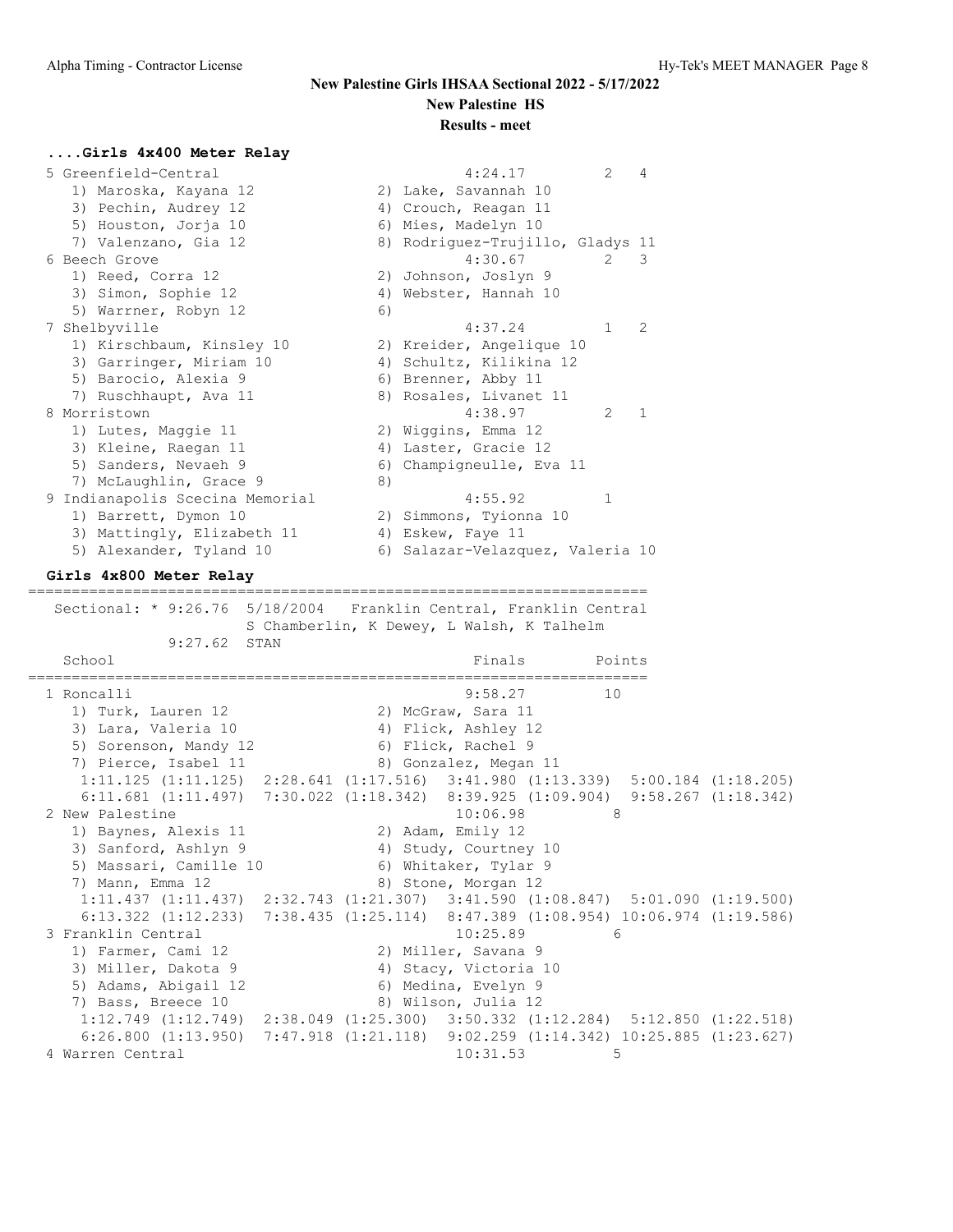### **....Girls 4x800 Meter Relay**

 1) Espinoza, Sierra 11 2) Coburn, Makayla 12 3) Gonzalez, Vianney 12 4) Goolsby, Isabella 12 5) Nouel Morales, Madelin 9 6) Garnette, Savah 12 7) Wilkerson, Brianna 12 8) Napper, Alexis 11 1:11.697 (1:11.697) 2:29.174 (1:17.478) 3:39.971 (1:10.797) 5:01.502 (1:21.532) 6:13.269 (1:11.767) 7:42.233 (1:28.965) 9:01.378 (1:19.145) 10:31.522 (1:30.145) 5 Shelbyville 12:13.05 4 1) Howard, Stefanie 12 (2) Barocio, Alexia 9 3) Kreider, Angelique 10 4) Garringer, Miriam 10 5) Wright, Hannah 10 6) Rosales, Livanet 11 7) Brattain, Kaila 11 1888 89 Barrett, Daisy 11 1:19.152 (1:19.152) 2:48.722 (1:29.570) 4:15.202 (1:26.480) 5:44.932 (1:29.730) 7:15.185 (1:30.254) 8:46.812 (1:31.627) 10:28.558 (1:41.746) 12:13.045 (1:44.488) 6 Indianapolis Scecina Memorial 13:59.74 3 1) Carey, Cecilia 10 2) Muriel Lopez, Sofia 10 3) Potthast, Charley 10 4) Salazar-Velazquez, Valeria 10 1:36.018 (1:36.018) 3:24.681 (1:48.664) 5:04.939 (1:40.258) 7:05.498 (2:00.559) 8:54.559 (1:49.062) 10:44.713 (1:50.155) 12:19.149 (1:34.436) 13:59.738 (1:40.589)

**Girls High Jump**

| 5-04.00 STAN                                                               | ;=========================<br>Sectional: * 5-10 5/20/2003 Mariesa Greene, WARR | ---------------------------- |      |
|----------------------------------------------------------------------------|--------------------------------------------------------------------------------|------------------------------|------|
| Name                                                                       | Year School                                                                    | Finals Points                |      |
| $4-06$ $4-08$ $4-10$ $5-00$                                                | 1 Porter, Mary 12 Warren Central 4-10.00                                       |                              | 10   |
| P O XO XXX<br>$4-06$ $4-08$ $4-10$ $5-00$                                  | 2 Brown, Madison 11 Triton Central J4-10.00                                    |                              | 8    |
| XO<br>XO XO XXX<br>$4 - 06$ $4 - 08$ $4 - 10$                              | 3 Miller, Dakota 9 Franklin Central 4-08.00                                    |                              | 6    |
| XO XO XXX<br>$4 - 06$ $4 - 08$ $4 - 10$                                    | 4 Crouch, Reagan 11 Greenfield-Central J4-08.00                                |                              | 4    |
| O XXO XXX<br>4 Rieman, Kayla<br>$4 - 06$ $4 - 08$ $4 - 10$                 | 9 New Palestine 54-08.00                                                       |                              | 4    |
| O XXO XXX<br>4 Stoddard, Lilly 12 Morristown<br>$4 - 06$ $4 - 08$ $4 - 10$ |                                                                                | J4-08.00                     | 4    |
| O XXO XXX<br>$4 - 06$ $4 - 08$                                             | 7 Hamilton, Taylor 11 Warren Central                                           | $4 - 06.00$                  | 1.50 |
| O XXX<br>$4 - 06$ $4 - 08$                                                 | 7 Simon, Sophie 12 Beech Grove                                                 | $4 - 06.00$                  | 1.50 |
| O XXX<br>$4 - 06$ $4 - 08$                                                 | 9 Kennedy, Lily 9 Franklin Central 54-06.00                                    |                              |      |
| XO XXX<br>9 Goedde, Oakleigh 11 Morristown<br>$4 - 06$ $4 - 08$<br>XO XXX  |                                                                                | $J4 - 06.00$                 |      |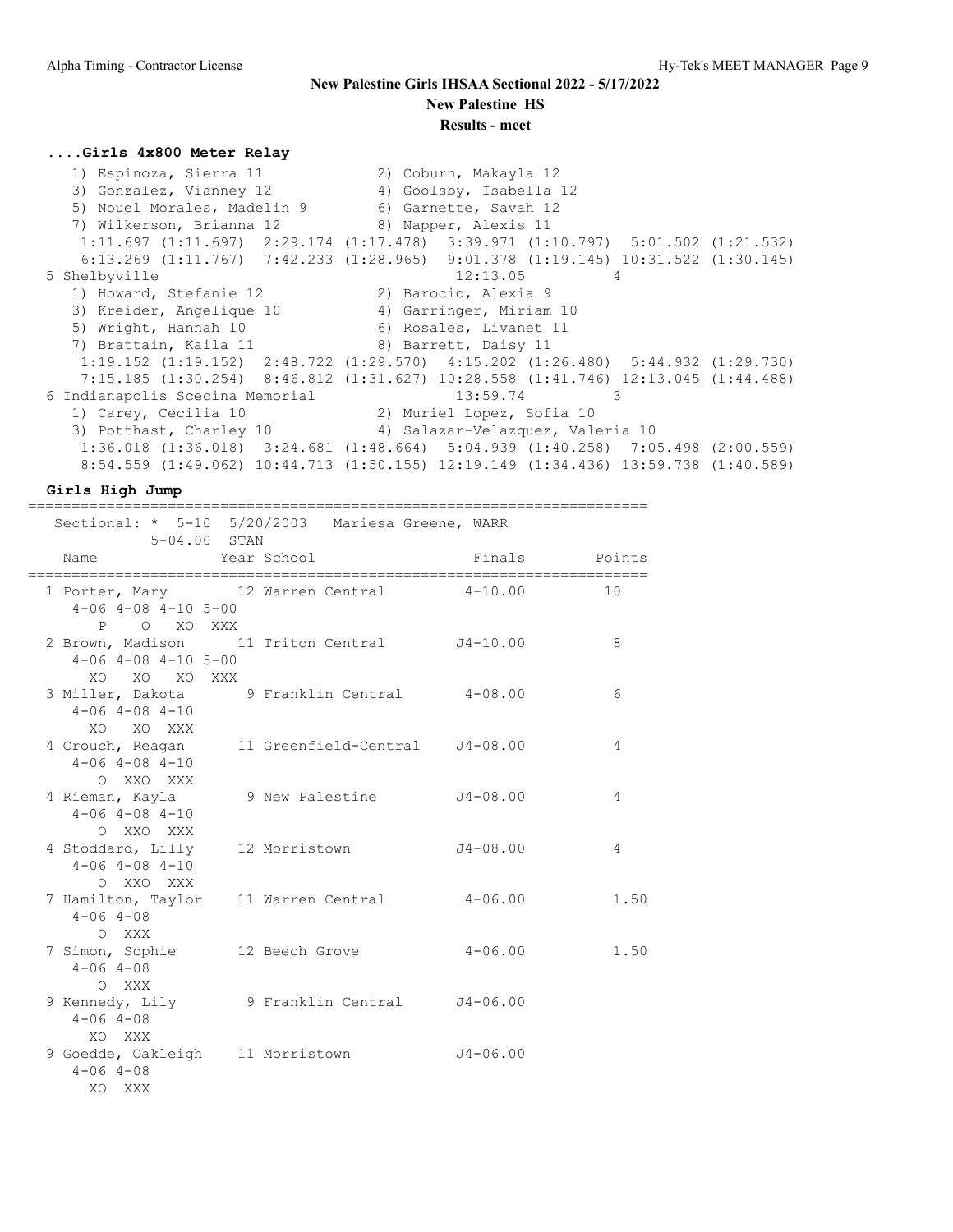## **New Palestine Girls IHSAA Sectional 2022 - 5/17/2022**

# **New Palestine HS**

**Results - meet**

## **....Girls High Jump**

| 11 O'Connor, Alyssa<br>$4 - 06$ $4 - 08$<br>XXO XXX | 10 Roncalli          | $J4 - 06.00$ |
|-----------------------------------------------------|----------------------|--------------|
| -- Spicer, Kansas<br>$4 - 06$<br>XXX                | 10 New Palestine     | NΗ           |
| -- Dodson-Walker, Nat<br>$4 - 06$<br>XXX            | 9 Christel House     | NН           |
| -- Scott, Campbell<br>$4 - 06$<br>XXX               | 9 Greenfield-Central | NΗ           |
| -- Hardiman, Leah<br>$4 - 06$<br>XXX                | 11 Lutheran          | NΗ           |

### **Girls Pole Vault**

| Sectional: * 11-00 5/17/2016 Erin Diemer, Shelbyville                                                                     | ===========<br>11-06.00 STAN |             |               |      |
|---------------------------------------------------------------------------------------------------------------------------|------------------------------|-------------|---------------|------|
| Name                                                                                                                      |                              | Year School | Finals Points |      |
| 1 Uhlik, Rebecca 11 Franklin Central 10-03.00<br>7-06 8-00 8-06 9-00 9-06 10-00 10-03 10-06 10-09<br>P P P O P XO O P XXX |                              |             |               | 10   |
| 2 Vaught, Lily 12 Roncalli<br>$7-06$ 8-00 8-06 9-00 9-06 10-00<br>P O O O O XXX                                           |                              |             | $9 - 06.00$   | 8    |
| 3 Merchant, Carli 10 Warren Central 9-00.00<br>$7-06$ 8-00 8-06 9-00 9-06<br>XO O O XO XXX                                |                              |             |               | 6    |
| 4 Mies, Madelyn 10 Greenfield-Central 8-06.00<br>$7 - 068 - 008 - 069 - 00$<br>XXO O O XXX                                |                              |             |               | 5    |
| 5 Meinerding, Whitne 11 Roncalli<br>$7 - 068 - 008 - 06$<br>$O$ $O$ XXX                                                   |                              |             | $8 - 00.00$   | 3.50 |
| 5 Wagner, Ezra 10 New Palestine<br>$7 - 068 - 008 - 06$<br>O O XXX                                                        |                              |             | $8 - 00.00$   | 3.50 |
| 7 Johnson, Rebecca 10 New Palestine<br>$7 - 068 - 00$<br>O XXX                                                            |                              |             | $7 - 06.00$   | 2    |
| 8 Lipkovitch, Cora 10 Franklin Central J7-06.00<br>$7 - 068 - 00$<br>XO XXX                                               |                              |             |               | 1    |
| -- Valdez, Athziri 9 Warren Central<br>$7 - 06$                                                                           |                              |             | NH            |      |
| XXX<br>-- Means, Carly 9 Greenfield-Central<br>$7 - 06$<br>XXX                                                            |                              |             | NH            |      |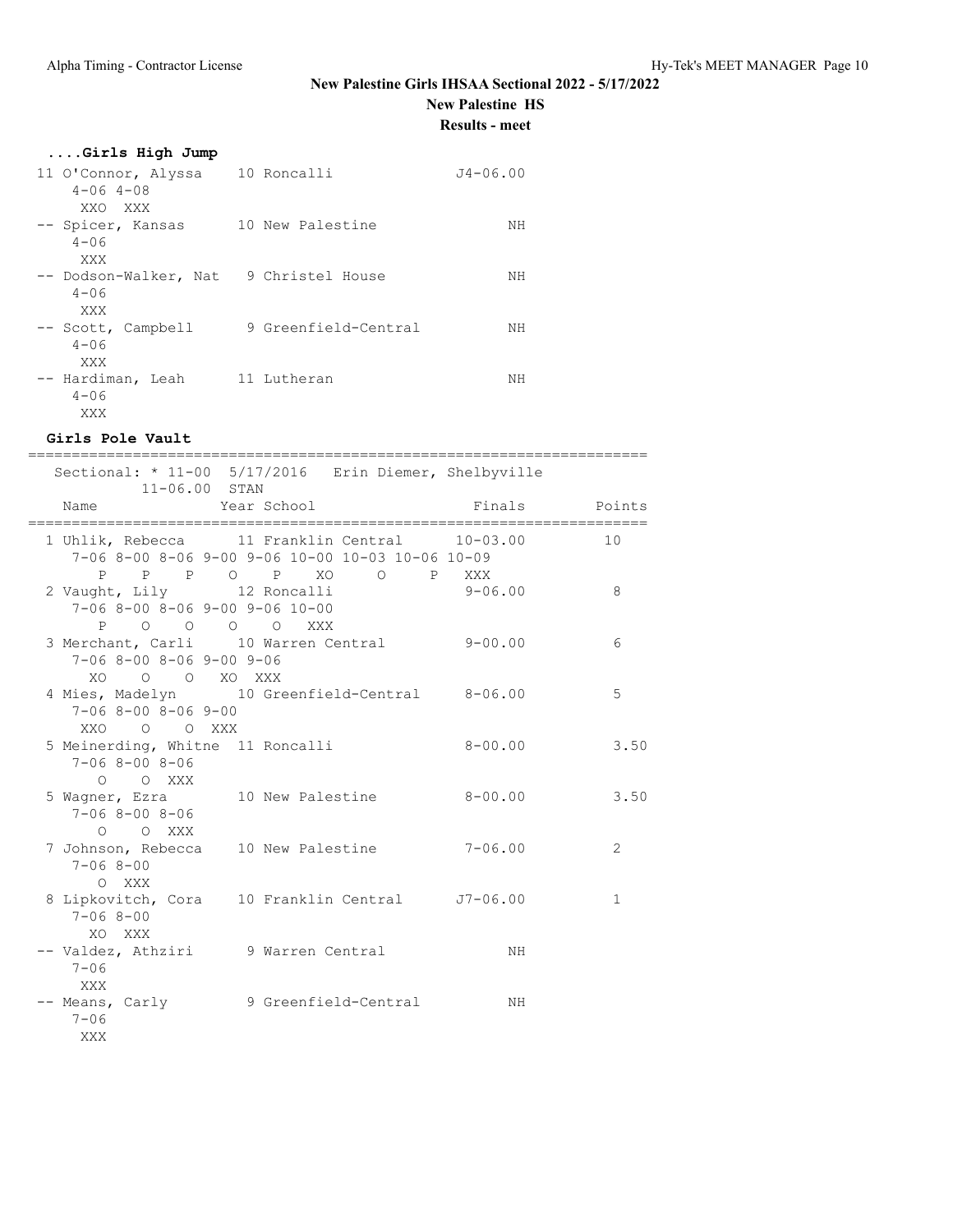**Girls Long Jump**

| Sectional: * 19-10.75 5/14/2019 Prommyse Hoosier, Warren Centr<br>Sectional: * 18-03.75 5/20/2014 Caitlyn Redmon, Warren Centr<br>17-08.75 STAN                                                                                        |              |                |
|----------------------------------------------------------------------------------------------------------------------------------------------------------------------------------------------------------------------------------------|--------------|----------------|
| The corresponding to the series of the series of the series of the series of the series of the series of the series of the series of the series of the series of the series of the series of the series of the series of the s<br>Name |              |                |
| 1 Myers, Nyomi 9 Warren Central 16-05.50 10<br>$15-07.25$ 16-05.50 16-02.50 15-02.50 16-04 14-07                                                                                                                                       |              |                |
| 2 Bass, Breece 10 Franklin Central 16-04.00 8<br>16-02.25 FOUL 16-03.75 16-00 16-00 16-04                                                                                                                                              |              |                |
| 16-02.25 FOUL 16-03.75 16-00 16-00 16-04<br>3 McCord, Lindsey 12 Greenfield-Central 15-11.00 6<br>14-09.50 15-04.50 15-11 14-04.50 13-11 14-10                                                                                         |              |                |
| 4 Brown, Madison 11 Triton Central 15-09.50 5<br>15-09.50 FOUL FOUL 15-06 15-07.25 15-08                                                                                                                                               |              |                |
| 5 Gutierrez, Kalise 9 Roncalli 15-07.00<br>15-07 15-01 15-06 14-10 14-11 14-09                                                                                                                                                         |              | $\overline{4}$ |
| 6 Boosamund, Natthar 10 Greenfield-Central 15-06.00<br>13-00 12-10.50 15-06 15-06 13-06 14-07.75                                                                                                                                       |              | $\mathsf 3$    |
| 7 Stoddard, Lilly 12 Morristown<br>15-01 14-04 14-00.75 15-03 15-00 FOUL                                                                                                                                                               | $15 - 03.00$ | 2              |
| 8 Miller, Savana 9 Franklin Central 15-01.00<br>13-10.25 14-05 15-01 14-00 FOUL FOUL                                                                                                                                                   |              | $\mathbf 1$    |
| 9 Hobbs, Maya 12 New Palestine 14-11.00<br>14-11 14-08 14-11 FOUL 14-06.50 14-07.25                                                                                                                                                    |              |                |
| 10 Brenner, Abby 11 Shelbyville 14-08.50<br>$13-00$ $14-08.50$ $14-01$                                                                                                                                                                 |              |                |
| 11 Watkins, Aasha 11 Warren Central 13-07.25<br>FOUL 13-07.25 12-08                                                                                                                                                                    |              |                |
| 12 Johnson, Debra 10 Beech Grove 13-05.00<br>13-05 FOUL 12-11                                                                                                                                                                          |              |                |
| 13 Goedde, Oakleigh 11 Morristown<br>$12 - 07$ $13 - 04$ $12 - 11$                                                                                                                                                                     | $13 - 04.00$ |                |
| 14 Dodson-Walker, Nat 9 Christel House 12-11.00<br>12-03.50 12-11 FOUL                                                                                                                                                                 |              |                |
| 15 Miske, Nell 11 Lutheran 12-06.00<br>11-02 FOUL 12-06                                                                                                                                                                                |              |                |
| 16 Mattingly, Ava Central Christian 12-02.00<br>$11-07$ $10-08$ $12-02$                                                                                                                                                                |              |                |
| 17 Rudicel, Emily 11 Lutheran 12-01.25<br>12-00 FOUL 12-01.25                                                                                                                                                                          |              |                |
| 12-00 FOUL 12-01.25<br>18 Simmons, Tyionna 10 Scecina 11-09.00<br>$11-09$ $10-01.50$ $9-09$                                                                                                                                            |              |                |
| 19 Urbieta, Judith Central Christian 11-04.50<br>$11-04.50$ $9-11$ $10-11$                                                                                                                                                             |              |                |

### **Girls Shot Put**

|      |                   | Sectional: $*$ 45-01 5/20/2003 Anna Weber, RONC |  |               |        |
|------|-------------------|-------------------------------------------------|--|---------------|--------|
|      | $40 - 09.25$ STAN |                                                 |  |               |        |
| Name |                   | Year School                                     |  | Finals        | Points |
|      |                   |                                                 |  |               |        |
|      |                   | 1 Lumbley, Quin 11 New Palestine                |  | 43-08.00 STAN | 1 O    |
|      |                   | FOUL 42-04 43-08 40-04 FOUL 41-05               |  |               |        |
|      |                   | 2 Watson, Nhaydia 12 Warren Central             |  | $36 - 07.00$  | 8      |
|      |                   | 35-03 35-06 FOUL 34-02 FOUL 36-07               |  |               |        |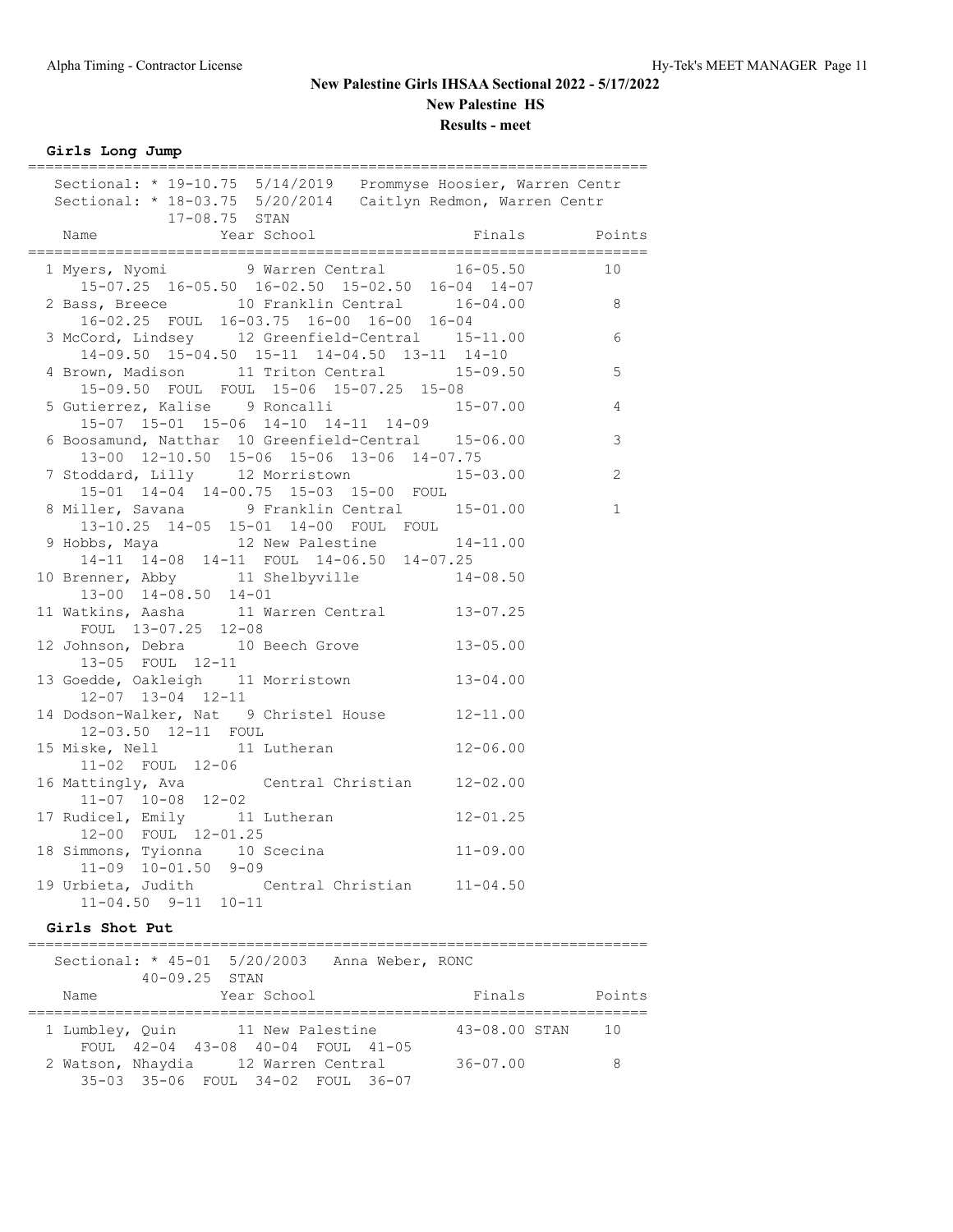**Results - meet**

## **....Girls Shot Put**

| 3 Webber, Chanel 9 Franklin Central 35-11.00      |              | 6              |
|---------------------------------------------------|--------------|----------------|
| FOUL 34-11 34-06 35-11 34-07 35-06                |              |                |
| 4 Miller, Sydney 11 New Palestine 35-01.00 5      |              |                |
| FOUL $33-07$ $34-02$ $34-04$ $33-04$ $35-01$      |              |                |
| 5 Lezon, Sarah 12 Roncalli 194-07.00 4            |              |                |
| 34-07 33-02 33-00 31-04 31-00 33-06               |              |                |
| 6 Bryans, Annemarie 12 Roncalli                   | $33 - 04.00$ | $\overline{3}$ |
| 33-00 33-04 FOUL 31-06 FOUL 29-00                 |              |                |
| 7 Lewis, Hope 11 Franklin Central 32-10.00 2      |              |                |
| 32-10 31-06 FOUL FOUL FOUL 31-04                  |              |                |
| 8 Westbrook, Na'Caiy 10 Warren Central 31-10.00   |              | $\sim$ 1       |
| 27-01 31-06 31-10 30-11 30-10 30-10               |              |                |
| 9 Wiggins, Emma 12 Morristown 28-09.00            |              |                |
| 28-09 28-04 27-05 26-00 26-04 27-01               |              |                |
| 10 Filipovich, Hadlei 10 Lutheran 10 28-03.00     |              |                |
| FOUL 28-03 26-03                                  |              |                |
| 11 Silcox, Lauren 12 Greenfield-Central 26-09.00  |              |                |
| 24-00 26-09 FOUL                                  |              |                |
| 12 Spurling, Gracie 9 Greenfield-Central 25-10.00 |              |                |
| 24-05 25-07 25-10                                 |              |                |
| 13 Burch, Amber 12 Morristown 25-09.00            |              |                |
| 24-08 23-03 25-09                                 |              |                |
| 14 Young, Olivia 10 Scecina 10 J25-09.00          |              |                |
| $24 - 02$ $24 - 07$ $25 - 09$                     |              |                |
| 15 Stout, Ashlynn 12 Shelbyville 24-05.00         |              |                |
| 23-11 21-06 24-05                                 |              |                |
| 16 Bullard, Olivia 10 Shelbyville 23-01.00        |              |                |
| $22 - 04$ $23 - 00$ $23 - 01$                     |              |                |
| 17 Washington, Tia'Sh 9 Beech Grove 18-03.00      |              |                |
| 18-03 15-06 15-08                                 |              |                |
| 18 Balph, Danielle 11 Beech Grove 16-08.00        |              |                |
| 15-11 16-08 16-03                                 |              |                |

### **Girls Discus Throw**

|  | Sectional: * 141-06 5/2018 Cassie Evans, Franklin Central                                      | 127-00 STAN |  |               |               |
|--|------------------------------------------------------------------------------------------------|-------------|--|---------------|---------------|
|  | Name Year School                                                                               |             |  | Finals Points |               |
|  | 1 Miller, Sydney 11 New Palestine 131-08.00 STAN 10<br>116-07 119-04 125-03 FOUL 130-09 131-08 |             |  |               |               |
|  | 2 Towne, Lillian 11 Franklin Central 110-11.00                                                 |             |  |               | 8             |
|  | 96-11 86-09 104-10 102-09 102-11 110-11<br>3 Watson, Nhaydia 12 Warren Central 107-05.00       |             |  |               | 6             |
|  | 105-11 FOUL FOUL FOUL 107-05 FOUL<br>4 Filipovich, Hadlei 10 Lutheran 102-11.00                |             |  |               | 5             |
|  | 100-08 FOUL 99-03 89-05 102-11 FOUL<br>5 Steinhofer, Abigai 11 Franklin Central 102-02.00      |             |  |               | 4             |
|  | 87-05 97-11 84-00 102-02 100-05 93-08<br>6 Lumbley, Quin 11 New Palestine                      |             |  | $98 - 11.00$  | 3             |
|  | $91-02$ $95-03$ $87-11$ $98-02$ $98-11$ $97-07$<br>7 Bishop, Ansley 11 Roncalli                |             |  | $96 - 11.00$  | $\mathcal{L}$ |
|  | 82-05 95-09 96-11 96-02 95-01 88-11<br>8 Lezon, Sarah 12 Roncalli                              |             |  | $92 - 08.00$  |               |
|  | 87-00 85-10 92-08 78-11 78-08 FOUL                                                             |             |  |               |               |